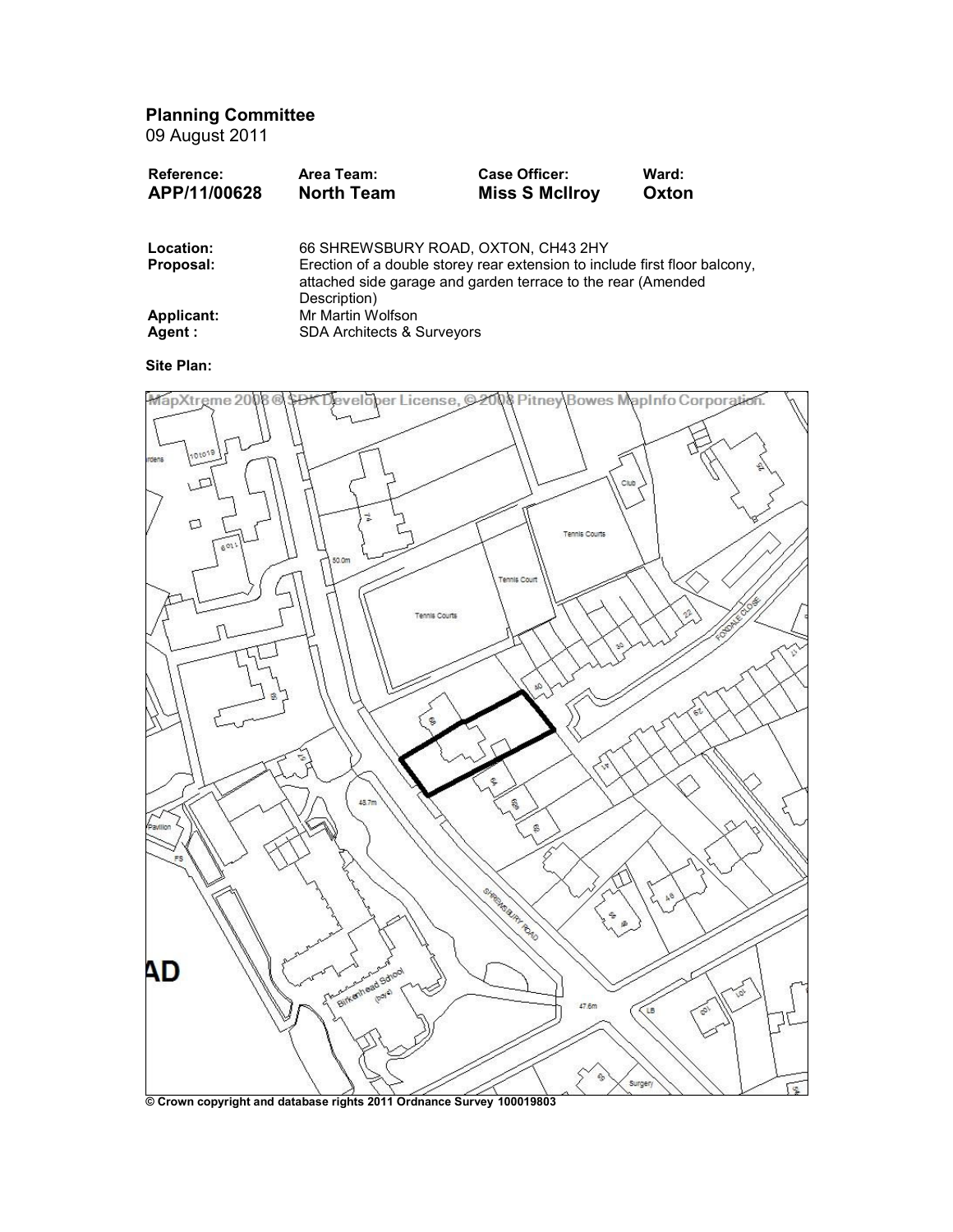### Development Plan allocation and policies:

Primarily Residential Area Density and Design Guidelines Area

Planning History: None.

# Summary Of Representations and Consultations Received:

4 letters of notification were sent to occupiers at neighbouring properties and in addition a site notice was displayed. At the time of writing this report one objection was received which stated the following concerns;

- 1. The siting of the garage in relation to a living room window
- 2. Overlooking caused by the first and second floor balcony areas

## Director's Comments:

# REASON FOR REFERRAL TO PLANNING COMMITTEE

The agents submitting the application are SDA Architects and Surveyors, a partner and architect of which is an elected Member of the Council.

### INTRODUCTION

The proposal seeks planning permission for the erection of a two storey rear extension to include a roof terrace balcony at first floor level and attached garage to the side. The majority of the double storey extension would be constructed from clear glazing, there is a small first-floor roof terrace located between the proposed garage and southern gable of the extension.

### PRINCIPLE OF DEVELOPMENT

In principle house extensions within primarily residential areas are considered acceptable subject to consideration of the relevant policies contained within Wirral's Unitary Development Plan - notably UDP Policy HS11 and associated SPG11.

### SITE AND SURROUNDINGS

The property is a large three-storey semi-detached dwellinghouse with a basement below ground level. 66 Shrewsbury Road is set on a lower level than the highway, Shrewsbury Road, it is screened by brick walls, electric gates and sporadic vegetation.

There is a flat roofed garage which is sited alongside the boundary with 64 Shrewsbury Road. The neighbouring property, No.64 is a traditional two-storey detached property, the north gable of the property contains a clear glazed ground-floor window which serves a living room and a first-floor obscurely glazed window which appears to serve a landing.

The rear boundary of the application site contains high hedge and tall tree screening. The rear elevation of the adjoining property remains as originally built.

The residential properties sited to the rear in Foxdale Close are located on a much lower level than the application site which makes 66 Shrewsbury Road highly visible when viewed from this highway. There were concerns at the scale of development and the materials proposed in the original application plans submitted, which included a roof terrace at second floor level, and timber panel finishes to the extensions. The second floor balcony element has now been removed in amended plans received by the Local Planning Authority, and a brick finish to match the existing dwelling proposed. The resultant rear extension would be smaller in scale than the existing outrigger extension at no. 66, and is considered acceptable in form and design.

# POLICY CONTEXT

The application property is located within land designated as Primarily Residential Area in Wirral's Unitary Development Plan, and the property falls under the use class C3 as it is a dwelling house. UDP Policy HS11 – House Extensions and SPG11 – House Extensions are directly relevant in this instance.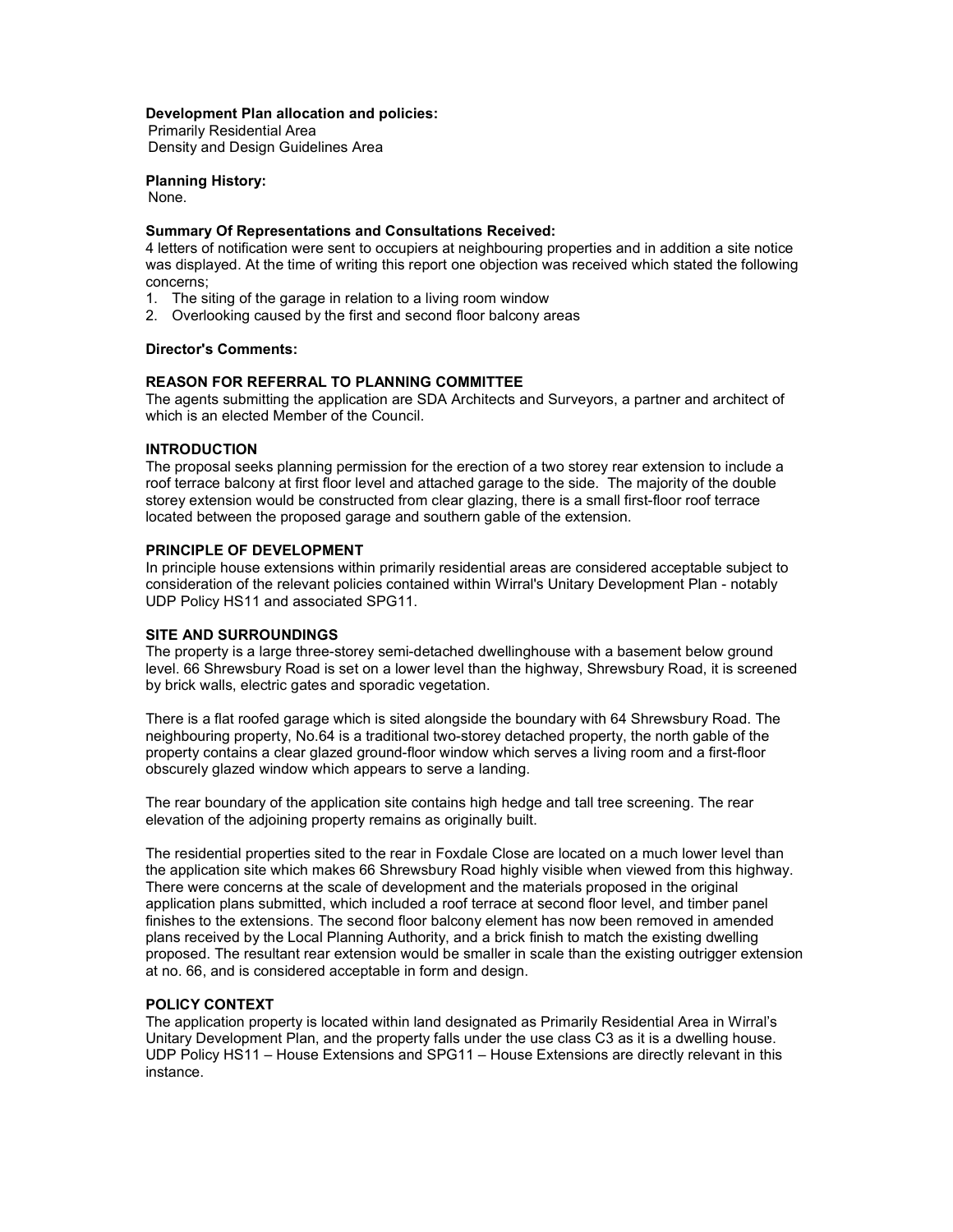# APPEARANCE AND AMENITY ISSUES

Although the property is not within a conservation area or a listed building, it is an attractive building of considerable scale which contributes to the character of the streetscene. The amendments made to the proposed development ensure that the extensions, whilst contemporary and contrasting in design, would be appropriate in form and scale to the original dwelling. The use of brick in the flank elevations of the rear extension, and the build of the garage will ensure that the development ties in with the original dwelling.

The amended design ensures that the proposal would not appear alien to the character of the original dwelling, or the surrounding street scene.

Concerns have been raised relating to the loss of light the proposed garage would cause in relation to the ground-floor clear glazed window located in the north elevation of No.64. This part of the dwellinghouse was built for the purpose of a garage but has since then been converted into a second living room area. The main living room is located within the front of the house. The second living room has a north facing window which currently overlooks the three storey southern gable of No.66. Although the proposed garage would project closer to the shared boundary than the existing site layout it is considered that as this window is already north facing and is used as a second living room the proposed garage would have minimal impact to the amount of natural light entering into this room. It should be noted that development including smaller extensions, outbuildings or fencing could be constructed in a similar location adjacent to this side-facing window without the need for planning permission (under permitted development rights).

The roof terrace proposed at first-floor level is modest in scale, and would be located to the side of the property, rather than extending to the rear. The roof of the proposed garage would act as a screen when standing on and looking towards the neighbouring garden of No.64. However, it is considered necessary to attach a condition to erect a 1.8 metre high frosted glass screen to project alongside the northern boundary of the roof terrace to protect the neighbouring property, No.64's amenity. A garden terrace is also proposed, at a height of 90cm, running along the rear of the extensions. There is a small detached wooden shed sited in the rear garden of No.64 which projects alongside the shared boundary. If this shed were to be demolished the proposed garden terrace would potentially overlook the garden of the neighbouring property. To protect the amenities of No.64 it is considered necessary to condition a 1.8 metre high screen to project alongside the terrace adjacent to the boundary.

# SEPARATION DISTANCES

To the rear the nearest facing property is in excess of 21m distance away. As such, it is considered that the relevant separation distances are achieved, ensuring that there is no resultant loss of privacy or overlooking.

#### HIGHWAY/TRAFFIC IMPLICATIONS

There are no significant highway implications relating to this proposal.

#### ENVIRONMENTAL/SUSTAINABILITY ISSUES

There are no significant environmental/sustainability issues relating to these proposals.

#### HEALTH ISSUES

There are no significant health implications relating to this application.

#### **CONCLUSION**

The proposal is considered consistent with UDP Policy HS11: House Extensions and associated SPG11: House Extensions.

### Summary of Decision:

Having regards to the individual merits of this application the decision to grant Planning Permission has been taken having regards to the relevant Policies and Proposals in the Wirral Unitary Development Plan (Adopted February 2000) and all relevant material considerations including national and regional policy advice. In reaching this decision the Local Planning Authority has considered the following:-

The proposal is considered consistent with UDP Policy HS11: House Extensions and associated